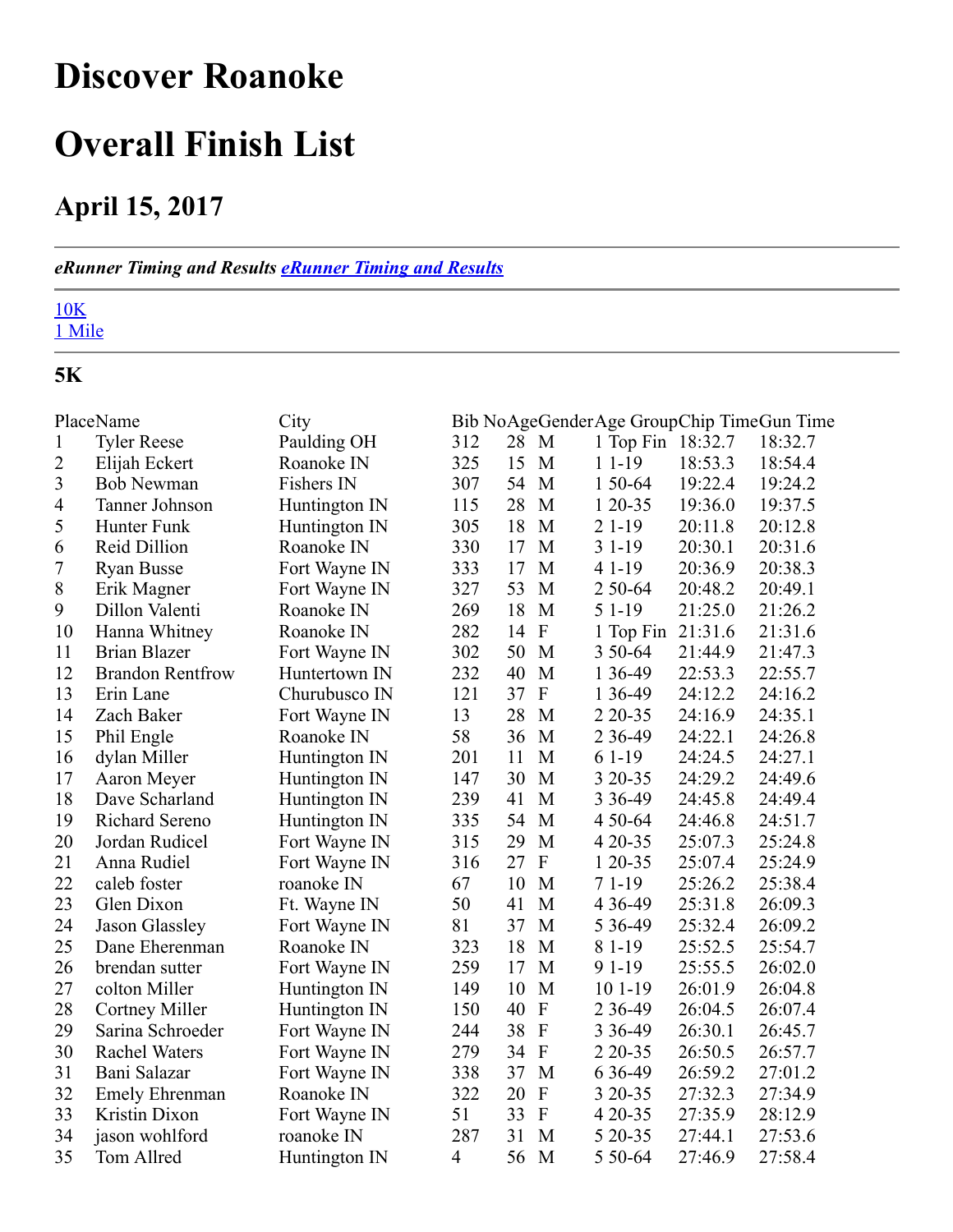| 36 | Mark Wiley                         | Roanoke IN                 | 284 | 28   | M                         | 6 20 - 35           | 27:54.3 | 28:12.5 |
|----|------------------------------------|----------------------------|-----|------|---------------------------|---------------------|---------|---------|
| 37 | emma holzinger                     | roanoke IN                 | 96  | 12   | $\boldsymbol{\mathrm{F}}$ | $11-19$             | 28:04.9 | 28:12.5 |
| 38 | tara holzinger                     | roanoke IN                 | 99  | 40   | $\mathbf{F}$              | 4 3 6 - 4 9         | 28:07.2 | 28:14.6 |
| 39 | <b>HEIDI WARNER</b>                | Roanoke IN                 | 276 | 13   | $\mathbf{F}$              | $21-19$             | 28:11.1 | 28:13.9 |
| 40 | Katie Glassley                     | Fort Wayne IN              | 82  | 37   | $\mathbf{F}$              | 5 3 6 - 4 9         | 28:18.1 | 28:52.4 |
| 41 | Diane Sheets                       | Huntington IN              | 245 | 50   | $\mathbf{F}$              | 1 50-64             | 28:31.3 | 28:34.7 |
| 42 | Katrina Blasius                    | Fort Wayne IN              | 27  | 42   | $\mathbf{F}$              | 6 3 6 - 49          | 28:32.6 | 28:37.5 |
| 43 | sommer hunt                        | Amboy IN                   | 106 | 32   | $\mathbf{F}$              | 5 20 - 35           | 28:32.7 | 28:37.9 |
| 44 | Holly Huffine                      | Decatur IN                 | 102 | 47   | $\mathbf{F}$              | 7 3 6 - 4 9         | 28:37.2 | 28:55.7 |
| 45 | <b>Kelly Barnes</b>                | Fort Wayne IN              | 15  | 45   | $\mathbf{F}$              | 8 3 6 - 4 9         | 29:24.0 | 29:30.8 |
| 46 | Alyssa Bailey                      | Fort Wayne IN              | 10  | 28   | $\mathbf{F}$              | 6 20 - 35           | 29:25.1 | 29:41.3 |
| 47 | <b>MAE MILLER</b>                  | <b>COLUMBIA CITY IN202</b> |     | 51   | $\mathbf{F}$              | 2 50-64             | 29:25.5 | 29:31.7 |
| 48 | Christie Cochran                   | Fort Wayne IN              | 42  | 24   | $\mathbf{F}$              | 7 20 - 35           | 29:38.0 | 30:02.0 |
| 49 | Stephanie Mathias                  | Huntington IN              | 295 | 28   | $\mathbf{F}$              | 8 20 - 35           | 29:44.9 | 29:46.9 |
| 50 | Alexandra Frebel                   | Fort Wayne IN              | 71  | 26   | $\mathbf{F}$              | 9 20 - 35           | 29:47.9 | 30:13.1 |
| 51 | Mike Eifert                        | Fort Wayne IN              | 331 | 52   | M                         | 6 50 - 64           | 29:49.0 | 29:59.0 |
| 52 | <b>NOAH WARNER</b>                 | Roanoke IN                 | 277 | 12   | M                         | 11 1-19             | 29:56.7 | 29:59.2 |
| 53 | rob neher                          | roanoke IN                 | 211 | 51   | M                         | 7 50 - 64           | 29:58.0 | 30:14.6 |
| 54 | Nicole NeuenschwanderHuntington IN |                            | 214 | 34   | $\boldsymbol{\mathrm{F}}$ | 10 20 - 35          | 30:04.1 | 30:14.9 |
| 55 | ted badgley                        | Fort Wayne IN              | 9   | 45   | M                         | 7 3 6 - 4 9         | 30:08.9 | 30:18.3 |
| 56 | Rod Satterthwaite                  | Huntington IN              | 238 | 45   | M                         | 8 3 6 - 4 9         | 30:09.1 | 30:18.3 |
| 57 | Cindy Allred                       | Huntington IN              | 3   | 50   | $\mathbf{F}$              | 3 50 - 64           | 30:28.8 | 30:40.3 |
| 58 | Andy Kreul                         | Fort Wayne IN              | 119 | 38   | M                         | 9 3 6 - 49          | 30:36.2 | 31:04.2 |
| 59 | Jessica Ryan                       | Huntington IN              | 236 | 30   | $\mathbf{F}$              | 11 20-35            | 30:37.5 | 30:48.0 |
| 60 | Carly Myers                        | Fort Wayne IN              | 208 | 41   | $\overline{F}$            | 9 3 6 - 49          | 30:48.1 | 31:01.7 |
| 61 | Janelle Buzzard                    | Huntington IN              | 36  | 33   | $\mathbf{F}$              | 12 20 - 35          | 30:49.4 | 30:59.9 |
| 62 |                                    |                            | 68  | 43   | $\mathbf{F}$              |                     | 31:18.7 |         |
|    | candy foster                       | roanoke IN                 | 45  | 17   | $\mathbf{F}$              | 10 36 - 49          |         | 31:32.5 |
| 63 | <b>Kelsey Coles</b>                | Huntington IN              |     |      | $\mathbf{F}$              | $31-19$<br>13 20-35 | 31:30.5 | 31:33.3 |
| 64 | Christen Batt                      | Fort Wayne IN              | 16  | 28   |                           |                     | 31:34.1 | 31:56.1 |
| 65 | Steve Renzi                        | Huntington IN              | 233 | 47   | M                         | 10 36 - 49          | 31:38.6 | 31:50.9 |
| 66 | Chelsey Wiley                      | Roanoke IN                 | 283 | 28   | $\mathbf{F}$              | 14 20-35            | 31:41.5 | 32:03.6 |
| 67 | Abby Rohrabaugh                    | Huntington IN              | 235 | 27   | $\mathbf{F}$              | 15 20-35            | 31:59.2 | 32:03.2 |
| 68 | Michael Voelker                    | New haven IN               | 273 | 35   | M                         | 7 20-35             | 32:00.3 | 32:04.5 |
| 69 | Kristen Leffel                     | North Manchester IN        | 125 | 33   | $\boldsymbol{\mathrm{F}}$ | 16 20 - 35          | 32:01.2 | 32:11.7 |
| 70 | Marisa Sunderman                   | Huntington IN              | 257 | 34   | $\mathbf F$               | 17 20 - 35          | 32:01.4 | 32:15.3 |
| 71 | <b>MARIAM Schnitz</b>              | Fort Wayne IN              | 242 | 43   | $\Gamma$                  | 11 36-49            | 32:04.5 | 32:13.4 |
| 72 | Eric Schnitz                       | Fort Wayne IN              | 241 | 45   | M                         | 11 36-49            | 32:04.9 | 32:13.8 |
| 73 | matt sutter                        | Fort Wayne IN              | 261 | 49   | M                         | 12 36 - 49          | 32:21.0 | 32:27.4 |
| 74 | Isaac Pflieger                     | Roanoke IN                 | 224 | 9    | M                         | $121 - 19$          | 32:31.6 | 32:44.1 |
| 75 | Travis Neher                       | Indianapolis IN            | 212 | 25   | M                         | 8 20 - 35           | 32:39.0 | 32:55.0 |
| 76 | <b>Emily Porter</b>                | Indianapolis IN            | 228 | 27   | $\mathbf{F}$              | 18 20 - 35          | 32:39.0 | 32:55.0 |
| 77 | Diane Ackerman                     | Huntington IN              | 1   | 56   | $\boldsymbol{F}$          | 4 50 - 64           | 32:41.5 | 32:50.4 |
| 78 | <b>Scott Finley</b>                | Huntington IN              | 62  | 58   | M                         | 8 50 - 64           | 33:40.0 | 34:19.1 |
| 79 | Amanda VanWagner                   | Churubusco IN              | 271 | 32   | $\mathbf F$               | 19 20 - 35          | 33:54.4 | 34:24.5 |
| 80 | cammy sutter                       | Fort Wayne IN              | 260 | 49   | $\mathbf{F}$              | 12 36 - 49          | 34:13.5 | 34:19.5 |
| 81 | eliza wohlford                     | roanoke IN                 | 285 | 10   | $\mathbf{F}$              | 4 1 - 19            | 34:15.7 | 34:26.3 |
| 82 | heather wohlford                   | roanoke IN                 | 286 | 30   | $\mathbf{F}$              | 20 20 - 35          | 34:15.7 | 34:26.5 |
| 83 | Cliff Glenn                        | Wichita KS                 | 334 | 62   | M                         | 9 50 - 64           | 34:22.5 | 34:27.9 |
| 84 | Courtney Drummond                  | Roanoke IN                 | 53  | 28   | $\mathbf{F}$              | 21 20-35            | 34:25.1 | 34:53.1 |
| 85 | <b>Betty Nelson</b>                | <b>COLUMBIA CITY IN213</b> |     | 71   | $\mathbf{F}$              | 165-99              | 34:39.3 | 34:46.1 |
| 86 | Janelle North                      | Hicksville OH              | 217 | 29   | $\mathbf F$               | 22 20-35            | 35:10.3 | 35:39.4 |
| 87 | Sparkle Thomas                     | Fort Wayne IN              | 265 | 37   | $\mathbf{F}$              | 13 36 - 49          | 35:11.6 | 35:19.8 |
| 88 | Lori Heim                          | Fort Wayne IN              | 91  | 52   | $\mathbf F$               | 5 50 - 64           | 35:14.7 | 35:26.0 |
| 89 | Quinci Sims                        | Fort Wayne IN              | 250 | 26 F |                           | 23 20 - 35          | 35:18.9 | 35:38.2 |
|    |                                    |                            |     |      |                           |                     |         |         |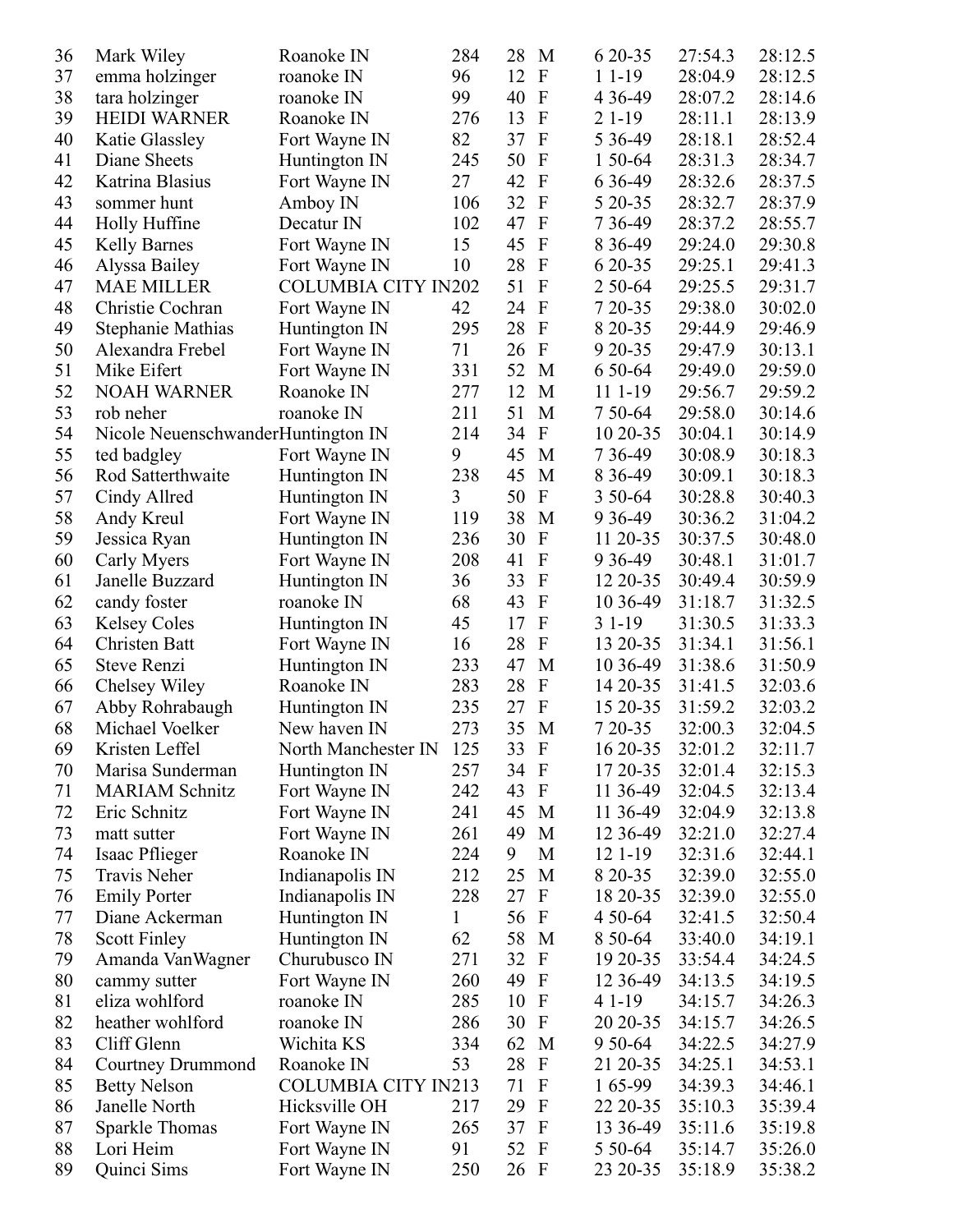| 90  | Ashley Huffine           | Decatur IN           | 101 | 28<br>$\mathbf{F}$              | 24 20 - 35                                | 35:18.9 | 35:38.3 |
|-----|--------------------------|----------------------|-----|---------------------------------|-------------------------------------------|---------|---------|
| 91  | <b>Riley Fraze</b>       | Uniondale IN         | 70  | 14<br>$\mathbf F$               | 5 1 - 19                                  | 36:04.1 | 36:13.9 |
| 92  | Aidan Blinn              | Uniondale IN         | 28  | 15<br>M                         | 13 1 - 19                                 | 36:04.4 | 36:14.1 |
| 93  | Britni VandenBossche     | Fort Wayne IN        | 270 | $\mathbf{F}$<br>27              | 25 20 - 35                                | 36:15.0 | 36:31.1 |
| 94  | Megan Engle              | Roanoke IN           | 57  | 35<br>$\Gamma$                  | 26 20-35                                  | 36:51.7 | 36:58.9 |
| 95  | <b>Sue SUNDERMAN</b>     | Huntington IN        | 258 | 55<br>$\mathbf F$               | 6 50 - 64                                 | 36:53.2 | 37:04.8 |
| 96  | Julie Ceravolo           | Huntington IN        | 38  | 48<br>$\Gamma$                  | 14 36-49                                  | 36:57.6 | 37:10.9 |
| 97  | Jessica Pontius          | Elkhart IN           | 226 | $\mathbf F$<br>40               | 15 36 - 49                                | 36:57.6 | 37:11.4 |
| 98  | jenny flanigan           | roanoke IN           | 66  | 52<br>$\mathbf{F}$              | 7 50 - 64                                 | 36:59.9 | 37:11.7 |
| 99  | Halee Klopfenstein       | Markle IN            | 118 | 22<br>$\mathbf{F}$              | 27 20-35                                  | 37:14.5 | 37:43.3 |
| 100 | Angelina Bayoneta        | Fort Wayne IN        | 18  | 43<br>$\Gamma$                  | 16 36 - 49                                | 37:38.6 | 37:56.7 |
|     | PlaceName                |                      |     |                                 |                                           |         |         |
|     |                          | City                 |     |                                 | Bib NoAgeGenderAge GroupChip TimeGun Time |         |         |
| 101 | deb neher                | roanoke IN           | 209 | 51 F                            | 8 50 - 64                                 | 37:39.0 | 37:56.6 |
| 102 | Sarah Heckley            | Fort Wayne IN        | 90  | 28<br>$\mathbf F$               | 28 20-35                                  | 37:55.9 | 38:23.0 |
| 103 | Amanda Baker             | Fort Wayne IN        | 12  | 28<br>$\mathbf{F}$              | 29 20 - 35                                | 37:56.2 | 38:23.6 |
| 104 | Stephany Medina          | <b>Bluffton IN</b>   | 332 | $\mathbf F$<br>26               | 30 20-35                                  | 38:02.6 | 38:21.9 |
| 105 | Julie Uecker             | Roanoke IN           | 268 | 44<br>$\mathbf{F}$              | 17 36-49                                  | 38:26.0 | 38:41.0 |
| 106 | Donald Uecker            | Roanoke IN           | 267 | 52<br>M                         | 10 50 - 64                                | 38:26.0 | 38:40.9 |
| 107 | Jason McCoy              | Roanoke IN           | 141 | 31<br>M                         | 9 20 - 35                                 | 38:39.6 | 38:49.4 |
| 108 | <b>Ashton McCoy</b>      | Roanoke IN           | 140 | 8<br>$\boldsymbol{F}$           | $61-19$                                   | 38:39.8 | 38:49.7 |
| 109 | <b>Christine Harber</b>  | Markle IN            | 87  | 49<br>$\mathbf F$               | 18 36-49                                  | 38:39.9 | 39:08.4 |
| 110 | Jody Schroeder           | Andrews IN           | 243 | 56<br>$\boldsymbol{\mathrm{F}}$ | 9 50 - 64                                 | 38:45.6 | 39:02.1 |
| 111 | Stephanie Glick          | ROANOKE, IN IN       | 83  | 31<br>$\mathbf F$               | 31 20-35                                  | 39:23.3 | 39:37.8 |
| 112 | Shelly Reinhard          | <b>Bluffton IN</b>   | 231 | 51<br>$\mathbf{F}$              | 10 50-64                                  | 40:49.3 | 41:03.1 |
| 113 | <b>Bill Cline</b>        | <b>Bluffton IN</b>   | 40  | 56<br>M                         | 11 50-64                                  | 40:59.1 | 41:13.7 |
| 114 | Jane Cline               | <b>Bluffton IN</b>   | 41  | 58<br>$\mathbf F$               | 11 50-64                                  | 41:14.1 | 41:28.4 |
| 115 | Savanna Stanton          | Roanoke IN           | 252 | 10<br>$\Gamma$                  | $71-19$                                   | 41:38.8 | 42:08.4 |
| 116 | Emma Jansing             | fort wayne IN        | 110 | $\mathbf F$<br>10               | 8 1 - 19                                  | 41:39.1 | 42:08.4 |
| 117 | Sheila Crawford          | Huntington IN        | 48  | $\mathbf{F}$<br>61              | 12 50 - 64                                | 42:14.6 | 42:22.8 |
| 118 | Jacque Jansing           | fort wayne IN        | 111 | 39<br>$\mathbf{F}$              | 19 36 - 49                                | 42:32.3 | 43:01.9 |
| 119 | <b>Stacey Stanton</b>    | Roanoke IN           | 253 | $\boldsymbol{F}$<br>41          | 20 36-49                                  | 42:32.4 | 43:01.9 |
| 120 | Charlie Crawford         | Huntington IN        | 47  | 64<br>M                         | 12 50-64                                  | 43:50.2 | 43:58.2 |
| 121 | Ann Schlagenhauf         | Fort Wayne IN        | 240 | 49 F                            | 21 36-49                                  | 43:55.5 | 44:09.6 |
| 122 | mary newman              | Fort Wayne IN        | 216 | $\mathbf F$<br>16               | 9 1 - 19                                  | 44:36.1 | 44:59.5 |
| 123 | Alissa Sandlin           | <b>FORT WAYNE IN</b> | 237 | 18<br>$\mathbf F$               | 10 1-19                                   | 44:36.6 | 44:59.7 |
| 124 | russel neuman            | Fort Wayne IN        | 215 | 61<br>M                         | 13 50-64                                  | 44:37.1 | 45:00.1 |
| 125 | Susan Miller             | Huntington IN        | 203 | 61<br>$\mathbf{F}$              | 13 50-64                                  | 44:43.7 | 44:47.4 |
| 126 | <b>Tiffany Henderson</b> | Huntington IN        | 301 | 36<br>$\mathbf F$               | 22 36 - 49                                | 44:44.7 | 45:06.9 |
| 127 | denise ellis             | roanoke IN           | 56  | 50<br>$\mathbf{F}$              | 14 50-64                                  | 44:53.3 | 45:13.4 |
| 128 | Linda Keenan             | Huntington IN        | 321 | 56<br>$\mathbf F$               | 15 50-64                                  | 44:53.5 | 45:13.8 |
| 129 | Mary Burke               | Huntington IN        | 35  | 69<br>$\boldsymbol{\mathrm{F}}$ | 2 65-99                                   | 45:00.6 | 45:21.1 |
| 130 | Fred Horne               | fort wayne IN        | 100 | 53<br>M                         | 14 50 - 64                                | 45:39.8 | 46:10.7 |
| 131 | Madelyn Hurst            | Decatur IN           | 107 | 23<br>$\mathbf F$               | 32 20-35                                  | 45:59.4 | 46:18.9 |
| 132 | Marji Coon               |                      | 46  | 39<br>$\mathbf{F}$              | 23 36 - 49                                | 46:03.7 | 46:28.8 |
| 133 | Terri Newsome            | Huntington IN        | 299 | 55<br>$\mathbf F$               |                                           | 46:08.8 |         |
|     |                          | Huntington IN        |     | $\mathbf F$                     | 16 50-64                                  |         | 46:33.9 |
| 134 | Heidi Werling            | Hoagland IN          | 281 | 45                              | 24 36 - 49                                | 46:26.5 | 46:46.2 |
| 135 | Becky Wenger             | Fort Wayne IN        | 280 | 22<br>$\mathbf F$               | 33 20-35                                  | 47:18.3 | 47:38.0 |
| 136 | Amber Shell              | Fort Wayne IN        | 246 | 29<br>$\mathbf F$               | 34 20-35                                  | 48:15.9 | 48:50.4 |
| 137 | Kara Branock             | Huntington IN        | 33  | 28<br>$\mathbf{F}$              | 35 20-35                                  | 48:16.8 | 48:51.6 |
| 138 | Kelly Finley             | Huntington IN        | 61  | 57<br>$\mathbf F$               | 17 50-64                                  | 48:30.9 | 48:36.8 |
| 139 | <b>Bill Burke</b>        | Huntington IN        | 34  | 72<br>M                         | 165-99                                    | 51:32.0 | 51:49.2 |
| 140 | Jennifer Vincent         | Roanoke IN           | 272 | 39<br>$\mathbf{F}$              | 25 36 - 49                                | 51:56.4 | 52:23.5 |
| 141 | natasha sutter           | Fort Wayne IN        | 263 | 15 F                            | 11 1 - 19                                 | 52:21.9 | 52:28.5 |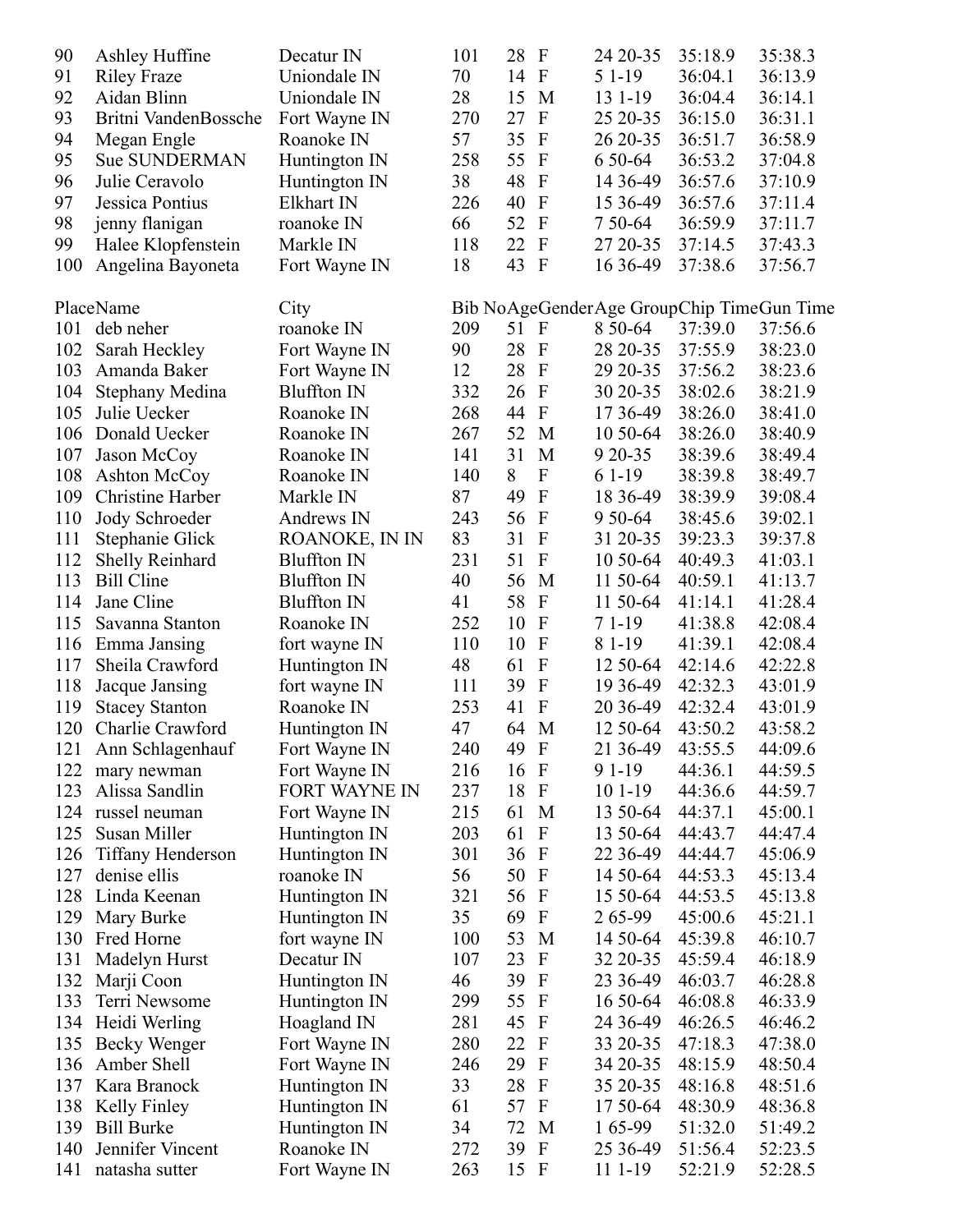#### [Top](#page-0-0) 10K

| PlaceName<br>City |                           |                    | Bib NoAgeGenderAge GroupChip TimeGun Time |      |                           |                   |           |                         |  |  |
|-------------------|---------------------------|--------------------|-------------------------------------------|------|---------------------------|-------------------|-----------|-------------------------|--|--|
| $\mathbf{1}$      | <b>Brad Prather</b>       | Roanoke IN         | 229                                       | 45   | M                         | 1 Top Fin 34:55.4 |           | 34:55.4                 |  |  |
| 2                 | Jacob Doctor              | Fort Wayne IN      | 52                                        | 30   | M                         | 1 20-35           | 37:18.4   | 37:19.5                 |  |  |
| 3                 | trenton morton            | indianapolis IN    | 207                                       | 30   | M                         | 2 2 0 - 3 5       | 39:02.1   | 39:07.4                 |  |  |
| $\overline{4}$    | Dalton Atchison           | Fort Wayne IN      | $7\overline{ }$                           | 22   | M                         | 3 20 - 35         | 40:59.3   | 41:00.4                 |  |  |
| $\mathfrak s$     | Juan Salazar              | Fort Wayne IN      | 339                                       | 35   | M                         | 4 20 - 35         | 42:11.2   | 42:12.4                 |  |  |
| 6                 | Shane Hillman             | Gas City IN        | 304                                       | 48   | M                         | 1 36-49           | 44:05.9   | 44:07.5                 |  |  |
| $\boldsymbol{7}$  | <b>Spencer Batt</b>       | Fort Wayne IN      | 17                                        | 31   | M                         | 5 20 - 35         | 44:14.2   | 44:30.1                 |  |  |
| $8\,$             | Mirnes Hrustic            | Fort Wayne IN      | 336                                       | 29   | M                         | 6 20 - 35         | 45:23.7   | 45:24.9                 |  |  |
| 9                 | Kevin Erb                 | Fort Wayne IN      | 317                                       | 38   | M                         | 2 3 6 - 4 9       | 45:31.3   | 45:59.3                 |  |  |
| 10                | Robert Eherenman          | Roanoke IN         | 324                                       | 51   | M                         | 1 50-64           | 45:43.6   | 45:46.5                 |  |  |
| 11                | samantha chapman          | indianapolis IN    | 39                                        | 26   | $\boldsymbol{F}$          | 1 Top Fin         | 46:02.7   | 46:02.7                 |  |  |
| 12                | <b>Bill Lehman</b>        | Winona Lake IN     | 126                                       | 51   | M                         | 2 50-64           | 46:17.2   | 46:24.9                 |  |  |
| 13                | amber lenwell             | Fort Wayne IN      | 129                                       | 33   | $\boldsymbol{\mathrm{F}}$ | $120-35$          | 46:18.1   | 46:20.4                 |  |  |
| 14                | Patricia Shoemaker        | North Machester IN | 248                                       | 47   | $\boldsymbol{F}$          | 1 36-49           | 46:35.6   | 46:39.0                 |  |  |
| 15                | Daniel Palmer             | Fort Wayne IN      | 220                                       | 51   | M                         | 3 50-64           | 47:18.7   | 47:25.0                 |  |  |
| 16                | Tim Yocum                 | Winona Lake IN     | 291                                       | 55   | M                         | 4 50 - 64         | 47:55.3   | 48:03.1                 |  |  |
| 17                | Kyle Frebel               | Fort Wayne IN      | 72                                        | 27   | M                         | 7 20 - 35         | 48:38.1   | 48:40.2                 |  |  |
| 18                | Cindy McGovern            | Fort Wayne IN      | 146                                       | 52   | $\mathbf F$               | 1 50-64           | 49:15.3   | 49:22.2                 |  |  |
| 19                | Jeff Junk                 | Fort Wayne IN      | 116                                       | 46   | M                         | 3 3 6 - 4 9       | 49:20.3   | 49:22.3                 |  |  |
| 20                | Jed Pearson               | Fort Wayne IN      | 310                                       | 66   | M                         | 165-99            | 50:23.9   | 50:27.1                 |  |  |
| 21                | Benjamin Maloney          | Fort Wayne IN      | 131                                       | 36   | M                         | 4 3 6 - 4 9       | 50:56.0   | 51:02.2                 |  |  |
| 22                | Matt Pflieger             | Roanoke IN         | 225                                       | 37   | M                         | 5 3 6 - 4 9       | 51:39.7   | 51:51.2                 |  |  |
| 23                | Janna Grose               | Roanoke IN         | 86                                        | 35   | $\mathbf{F}$              | 2 2 0 - 3 5       | 51:39.8   | 51:59.6                 |  |  |
| 24                | <b>Stephanie Breeding</b> | Roanoke IN         | 314                                       | 34   | $\mathbf{F}$              | 3 20 - 35         | 51:41.5   | 51:49.9                 |  |  |
| 25                | Kevan Biggs               | Roanoke IN         | 22                                        | 45   | M                         | 6 3 6 - 49        | 52:34.4   | 53:10.6                 |  |  |
| 26                | Brian Herr                | Fort Wayne IN      | 92                                        | 42   | M                         | 7 3 6 - 4 9       | 52:35.2   | 53:11.2                 |  |  |
| 27                | carmen fredrick           | Fort Wayne IN      | 73                                        | 40   | $\mathbf F$               | 2 3 6 - 4 9       | 52:44.9   | 53:20.5                 |  |  |
| 28                | Jim McCarthy              | Logansport IN      | 138                                       | 49   | M                         | 8 3 6 - 4 9       | 52:48.2   | 53:14.5                 |  |  |
| 29                | Victoria Herring          | Marion IN          | 303                                       | 30   | ${\bf F}$                 | $420 - 35$        | 53:11.1   | 53:14.3                 |  |  |
| 30                | Mark Kundo                | Fort Wayne IN      | 120                                       | 51   | M                         | 5 50-64           | 53:11.1   | 53:21.4                 |  |  |
| 31                | sarah stroup              | roanoke IN         | 256                                       | 39   | $\mathbf F$               | 3 3 6 - 4 9       | 53:24.3   | 53:27.9                 |  |  |
| 32                | Nicole Wilson             | Fort Wayne IN      | 308                                       | 32   | $\Gamma$                  | 5 20 - 35         | 53:27.2   | 53:40.8                 |  |  |
| 33                | chris gaumer              | Fort Wayne IN      | 77                                        | 35 M |                           | 8 20-35           | 54:06.1   | 54:32.1                 |  |  |
| 34                | <b>MATTHEW BEHNKE</b>     | FORT WAYNE IN      | 19                                        | 35   | M                         | 9 20 - 35         | 54:34.9   | 54:47.7                 |  |  |
| 35                | <b>Ashley Steiner</b>     | Roanoke IN         | 254                                       | 23   | $\mathbf{F}$              | 6 20 - 35         | 54:46.0   | 54:49.3                 |  |  |
| 36                | Kenneth Steiner           | Roanoke IN         | 255                                       | 55   | M                         | 6 50 - 64         | 54:46.5   | 54:50.0                 |  |  |
| 37                | Jim Echols                | fort wayne IN      | 298                                       | 51   | M                         | 7 50-64           | 54:51.1   | 54:58.2                 |  |  |
| 38                | Kevin Croy                | Fort Wayne IN      | 309                                       | 60   | M                         | 8 50 - 64         | 55:32.0   | 55:43.8                 |  |  |
| 39                | <b>Heather Bott</b>       | Kokomo IN          | 31                                        | 26   | $\mathbf F$               | 7 20-35           | 55:49.3   | 55:54.9                 |  |  |
| 40                | Carol Sheridan            | Sharpsville IN     | 247                                       | 42   | $\mathbf F$               | 4 3 6 - 4 9       | 55:49.4   | 55:54.9                 |  |  |
| 41                | Richard Ackerman          | Huntington IN      | $\overline{2}$                            | 63   | M                         | 9 50 - 64         | 56:41.3   | 56:49.5                 |  |  |
| 42                | Kelly Walburn             | Pittsburgh PA      | 274                                       | 42   | $\mathbf{F}$              | 5 3 6 - 4 9       | 56:45.3   | 57:02.4                 |  |  |
| 43                | <b>Brad Wolf</b>          | Huntington IN      | 288                                       | 36   | M                         | 9 3 6 - 49        | 57:42.6   | 57:57.5                 |  |  |
| 44                | Connie Gamble             | Lafontaine IN      | 75                                        | 48   | $\mathbf F$               | 6 3 6 - 49        | 58:51.2   | 58:56.9                 |  |  |
| 45                | <b>Kelsey Hartig</b>      | Fort Wayne IN      | 89                                        | 24   | $\mathbf{F}$              | 8 20 - 35         | 58:57.7   | 59:06.7                 |  |  |
| 46                | Kim Anderson              | Logansport IN      | 5                                         | 51   | $\mathbf F$               | 2 50-64           | 59:10.0   | 59:36.6                 |  |  |
| 47                | Jodi Thiel                | Antwerp OH         | 264                                       | 50   | $\mathbf{F}$              | 3 50-64           | 59:41.4   | 59:52.4                 |  |  |
| 48                | Debbie Gillespie          | Antwerp OH         | 80                                        | 47   | $\mathbf F$               | 7 3 6 - 49        | 59:42.1   | 59:52.3                 |  |  |
| 49                | Kelly Maloney             | Fort Wayne IN      | 132                                       | 36   | $\mathbf{F}$              | 8 3 6 - 4 9       | 1:00:14.1 | 1:00:20.5               |  |  |
| 50                | Leslie Palmer             | Fort Wayne IN      | 221                                       | 47 F |                           | 9 3 6 - 49        |           | $1:00:26.2$ $1:00:34.0$ |  |  |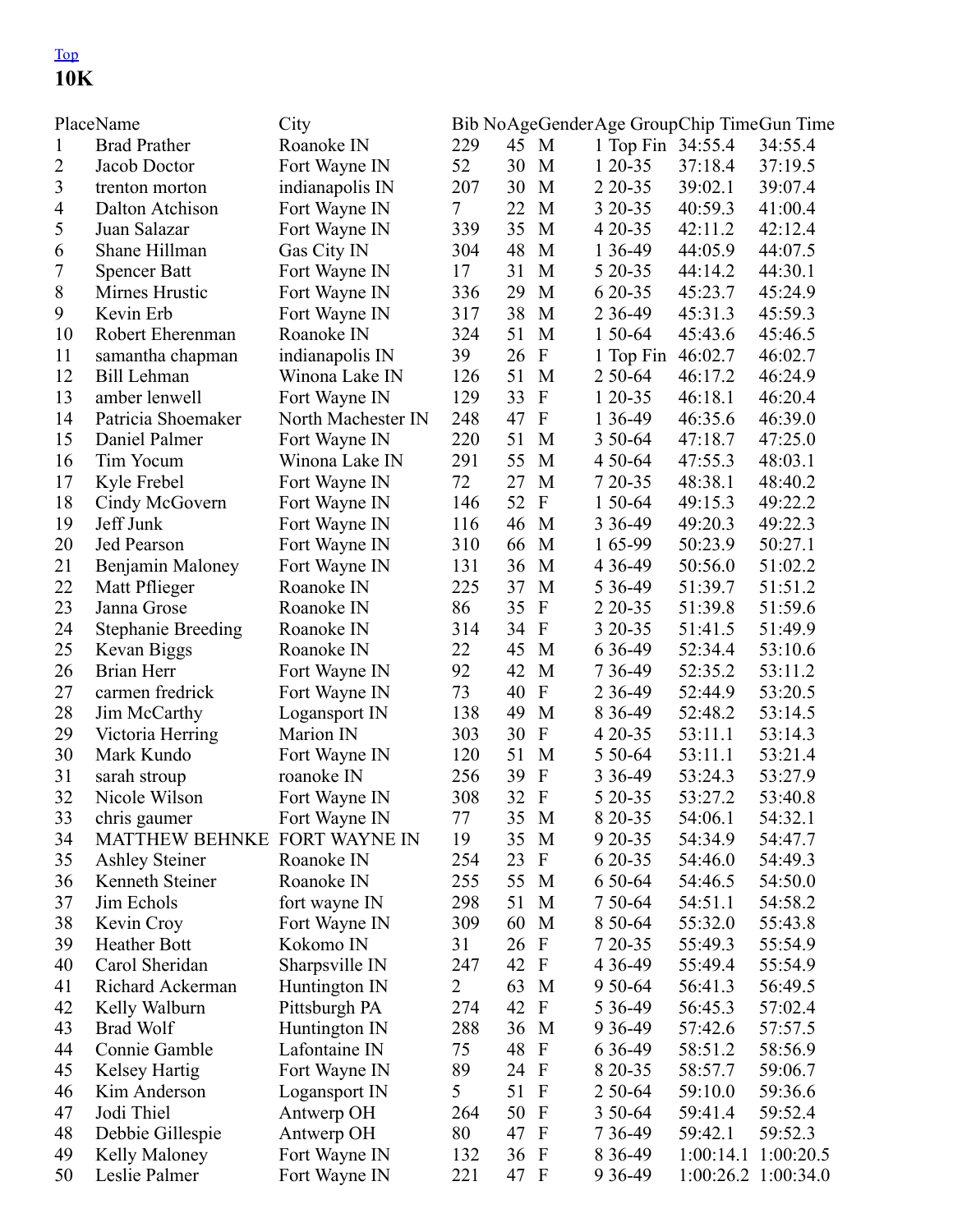| 51 | Jennifer Bailey              | Fort Wayne IN      | 11  | 33<br>$\mathbf{F}$              | 9 20 - 35   | 1:00:32.3 1:00:36.6     |
|----|------------------------------|--------------------|-----|---------------------------------|-------------|-------------------------|
| 52 | Mindi Troyer                 | Laotto IN          | 266 | 25<br>$\mathbf{F}$              | 10 20-35    | 1:00:54.6 1:01:11.9     |
| 53 | Pete LaFaucia                | Fort Wayne IN      | 319 | 44<br>M                         | 10 36-49    | $1:01:22.1$ $1:01:44.1$ |
| 54 | Tadd Boman                   | Auburn IN          | 337 | 56<br>M                         | 10 50-64    | 1:02:00.6 1:02:15.7     |
| 55 | Darron Peddle                | Warsaw IN          | 223 | 49<br>M                         | 11 36-49    | 1:02:37.8 1:02:46.3     |
| 56 | Erin Poole                   | Wabash IN          | 227 | $\overline{F}$<br>46            | 10 36-49    | 1:02:43.7 1:02:49.0     |
| 57 | MALISSA COCKMANFort Wayne IN |                    | 44  | $\overline{F}$<br>62            | 4 50 - 64   | 1:02:49.5 1:02:52.3     |
| 58 | Gary Paugh                   | Fort Wayne IN      | 306 | 59<br>M                         | 11 50-64    | 1:03:23.7 1:03:33.1     |
| 59 | Justin Wall                  | Huntington IN      | 300 | 40<br>M                         | 12 36 - 49  | 1:03:34.7 1:03:42.2     |
| 60 | Dan Marshall                 | Fort Wayne IN      | 136 | 58<br>M                         | 12 50-64    | 1:05:18.0 1:05:36.1     |
| 61 | Jessica Paxson               | roanoke IN         | 294 | 35<br>$\overline{F}$            | 11 20-35    | 1:06:02.1 1:06:14.4     |
| 62 | <b>Brenda Borders</b>        | Fort Wayne IN      | 30  | 28<br>$\mathbf{F}$              | 12 20-35    | 1:06:51.3 1:06:57.1     |
| 63 | Emma Lehman                  | Winona Lake IN     | 127 | $\overline{F}$<br>19            | $11-19$     | 1:06:59.2 1:07:07.6     |
| 64 | Jim Lenn                     | Huntington IN      | 128 | 78<br>M                         | 265-99      | 1:07:26.3 1:07:34.8     |
| 65 | jaimie karst                 | markle IN          | 117 | $\mathbf{F}$<br>29              | 13 20 - 35  | 1:07:57.6 1:08:01.2     |
| 66 | Natalie Marshall             | Fort Wayne IN      | 137 | 30<br>$\mathbf{F}$              | 14 20-35    | 1:09:15.9 1:09:33.7     |
| 67 | <b>Todd Ernsberger</b>       | Fort Wayne IN      | 60  | 49<br>M                         | 13 36 - 49  | 1:09:17.1 1:09:29.4     |
| 68 | Jenny Caley                  | Huntington IN      | 37  | $\boldsymbol{\mathrm{F}}$<br>40 | 11 36-49    | 1:10:49.1 1:11:01.2     |
| 69 | Kimberly Fischer             | Roanoke IN         | 65  | 46<br>$\mathbf{F}$              | 12 36-49    | $1:11:03.7$ $1:11:18.7$ |
| 70 | Susan Ziherl                 | Fort Wayne IN      | 292 | 55<br>$\mathbf{F}$              | 5 50 - 64   | 1:12:15.8 1:12:29.8     |
| 71 | <b>Lynette Mankey</b>        | Fort Wayne IN      | 134 | $\mathbf{F}$<br>56              | 6 50 - 64   | 1:12:16.9 1:12:29.6     |
| 72 | Lindsay Herr                 | Fort Wayne IN      | 93  | 40<br>M                         | 14 3 6 - 49 | 1:12:38.7 1:13:14.8     |
| 73 | Barbara McCanna              | Fort Wayne IN      | 297 | $\mathbf{F}$<br>38              | 13 36-49    | 1:12:39.0 1:13:15.2     |
| 74 | Jennifer Lawhorn             | Fort Wayne IN      | 123 | 44<br>$\mathbf{F}$              | 14 36 - 49  | 1:12:39.3 1:12:56.9     |
| 75 | <b>Heather Biggs</b>         | Roanoke IN         | 21  | $\mathbf{F}$<br>44              | 15 36-49    | $1:12:40.0$ $1:13:15.1$ |
| 76 | Colleen Marshall             | Fort Wayne IN      | 135 | 57<br>$\overline{F}$            | 7 50-64     | 1:12:43.3 1:12:59.6     |
| 77 | Debra Lesh-Funk              | Ossian IN          | 130 | 58<br>$\overline{F}$            | 8 50 - 64   | 1:12:47.0 1:12:59.5     |
| 78 | Reg Johnson                  | Warsaw IN          | 311 | 68<br>M                         | 3 65-99     | $1:16:32.2$ $1:17:02.7$ |
| 79 | Anna Holbrook                | Markle IN          | 95  | 18<br>$\mathbf{F}$              | $21-19$     | 1:16:50.8 1:17:20.1     |
| 80 | <b>Brad Bertsch</b>          | <b>Bluffton IN</b> | 20  | 32<br>M                         | 10 20-35    | 1:18:06.1 1:18:30.2     |
| 81 | Joni Wyatt                   | Roanoke IN         | 290 | 63<br>$\mathbf{F}$              | 9 50 - 64   | 1:19:00.6 1:19:13.7     |
| 82 | <b>Walter Evans</b>          | Mooreland IN       | 313 | 52<br>M                         | 13 50-64    | 1:22:27.3 1:22:31.2     |
| 83 | <b>Josh Spencer</b>          | Fort Wayne IN      | 251 | 28<br>M                         | 11 20-35    | 1:28:36.5 1:29:00.6     |
| 84 | Lisa Ernsberger              | Fort Wayne IN      | 59  | $\overline{F}$<br>49            | 16 36 - 49  | 1:28:54.5 1:29:07.8     |

[Top](#page-0-0)

Mile

| PlaceName<br>City |                       | Bib NoAgeGenderAge GroupChip TimeGun Time |     |                |              |                  |         |         |  |
|-------------------|-----------------------|-------------------------------------------|-----|----------------|--------------|------------------|---------|---------|--|
|                   | Grace Lane            | Churubusco IN                             | 122 | 12             | $\mathbf{F}$ | 1 Top Fin 7:48.7 |         | 7:48.7  |  |
| 2                 | Sam Double            | roanoke IN                                | 329 | 10             | M            | 1 Top Fin        | 8:10.9  | 8:10.9  |  |
| 3                 | rhett holzinger       | roanoke IN                                | 98  | 8              | M            | $11 - 11$        | 8:24.8  | 8:25.3  |  |
| 4                 | jeff holzinger        | roanoke IN                                | 97  | 39             | M            | 1 3 6 - 4 9      | 8:37.4  | 8:39.2  |  |
| 5                 | <b>ALIVIA JACKSON</b> | <b>HUNTINGTON IN</b>                      | 109 | 13             | $\mathbf{F}$ | $112-14$         | 8:43.5  | 8:46.4  |  |
| 6                 | amelia glosson        | Huntington IN                             | 84  | 7 <sup>7</sup> | $\mathbf{F}$ | $11-11$          | 9:18.4  | 9:19.5  |  |
| 7                 | <b>OWEN WARNER</b>    | Roanoke IN                                | 278 | 10             | M            | $21-11$          | 10:25.1 | 10:25.8 |  |
| 8                 | <b>CHAD WARNER</b>    | Roanoke IN                                | 275 | 37             | $\mathbf{M}$ | 2 3 6 - 4 9      | 10:32.8 | 10:33.9 |  |
| 9                 | Charlie Johnson       | Huntington IN                             | 113 | 5              | M            | $31-11$          | 10:57.8 | 10:59.8 |  |
| 10                | Lilly hunt            | Amboy IN                                  | 103 | 6              | $\mathbf{F}$ | $21-11$          | 10:57.9 | 10:59.9 |  |
| 11                | Ben Johnson           | Huntington IN                             | 112 | 31             | M            | $120-35$         | 10:57.9 | 10:59.9 |  |
| 12                | Julie Fraze           | Uniondale IN                              | 69  | 46 F           |              | 1 3 6 - 4 9      | 11:33.1 | 11:33.1 |  |
| 13                | Savannah hunt         | Amboy IN                                  | 105 | 6              | $\mathbf F$  | $31-11$          | 11:51.4 | 11:53.7 |  |
| 14                | elise neher           | roanoke IN                                | 210 | 10             | $\mathbf{F}$ | $41-11$          | 12:31.0 | 12:31.9 |  |
| 15                | elizabeth glosson     | Huntington IN                             | 85  | $\tau$         | $\mathbf F$  | 5 1 - 11         | 12:31.8 | 12:33.6 |  |
| 16                | Aiden Wohlford        | Roanoke IN                                | 326 | 6              | M            | $41-11$          | 12:33.9 | 12:34.5 |  |